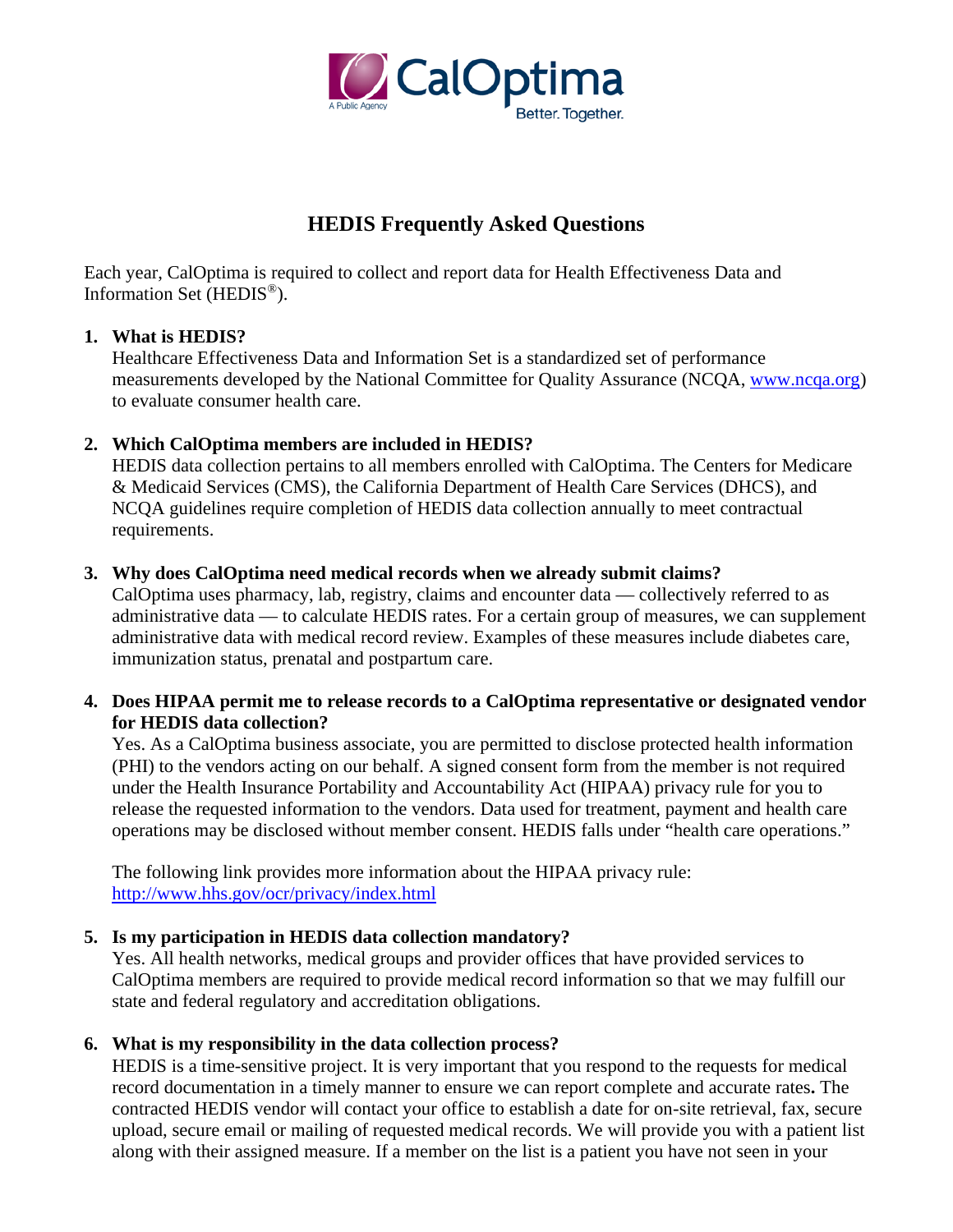practice, please indicate "Patient Never Seen" next to the name on the list and return the form to the contracted vendor. That should only be used if you do not have a medical record for the member.

## **7. Who are the contracted vendors and what is their relationship with CalOptima?**

CalOptima contracts with J&H Copy Services Inc. This vendor has met stringent criteria related to HIPAA and confidentiality designed to document their ability to successfully complete all aspects of the HEDIS project. As a contracted entity to CalOptima, they function as our partner in completing HEDIS data collection.

# **8. Will I be reimbursed for copies and materials?**

We do not pay/reimburse for medical record copies requested for HEDIS data collection. CalOptima contracts with J&H Copy Service Inc. to provide this service at no charge to you. If you have additional questions, please refer to your participation agreement, Article 6, Section 6.1, or talk to your CalOptima network representative.

**6.1 Disclosure of Records.** Professional and its subcontractors agree to maintain and make available contracts, books, documents, records, electronic systems, including, medical records, (collectively, the "records") to CalOptima, the U.S. Department of Health and Human Services ("HHS"), CMS, the Comptroller General, the U.S. Government Accountability Office ("GAO"), any quality improvement organization ("QIO") or accrediting organization, including NCQA, their designees, and other representatives of regulatory or accrediting organizations, for inspection, evaluation and auditing. For purposes of utilization management, quality improvement and other CalOptima administrative purposes, CalOptima and the regulatory and other officials referred to above, shall have access to, and copies of, at reasonable time upon request, the medical records, books, charts, and papers relating to the provision of health care services to members, the cost of such services, and payments received by the provider from enrollees (or from others on their behalf). **Copies of the medical record shall be provided at no charge to CalOptima.** Unless a longer time is required under applicable law, the records described herein shall be maintained for at least 10 years from the final date of the contract, or from the completion of any audit, whichever is later.

# **9. Can I use another copy service vendor?**

CalOptima contracts with J&H Copy Services Inc. to provide this service at no cost to you. CalOptima will not reimburse another copy service vendor or pay for records (refer to question 8). If you have additional questions, please contact CalOptima at **714-347-5762** or at [HEDISmailbox@CalOptima.org.](mailto:HEDISmailbox@CalOptima.org)

#### **10. Who should be responsible for coordinating this process in my office?**

Your office manager or designated medical records personnel should be responsible for making records available for on-site scanning/copying/downloading or submitting them via upload to J&H's website/secure email/fax/mail by the requested date.

#### **11. When will the vendor or the internal health plan staff need the records?**

HEDIS data collection is a time-sensitive project. Medical records should be made available on the date of the on-site visit. If you are submitting records via upload to J&H's website, secure email, faxing or mailing, please submit by the date requested. Data collection begins in February and will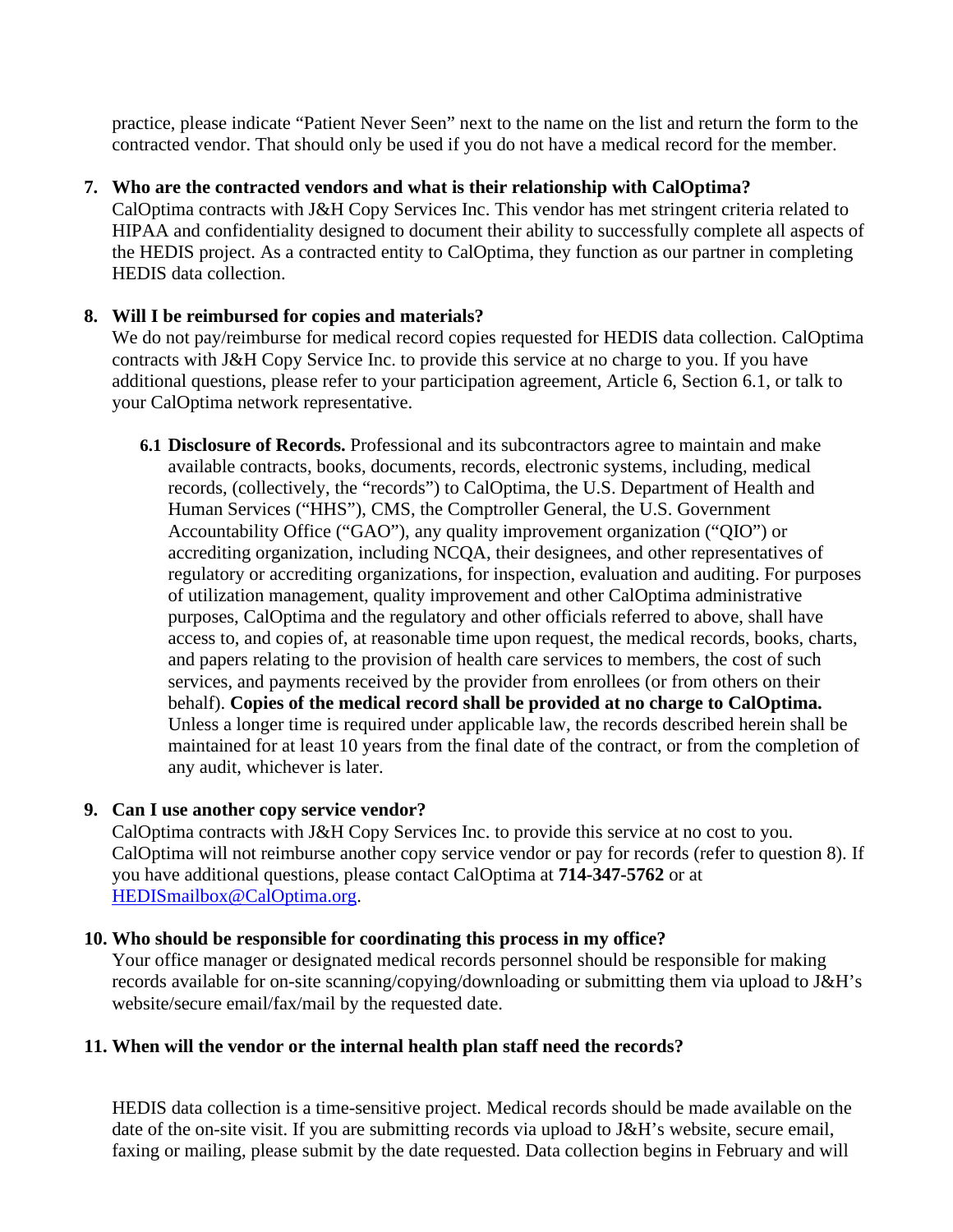end at the end of April. It is imperative that you respond to the request for medical records within the specified time frame of the request to ensure we can report complete and accurate rates to state and federal regulatory bodies, as well as NCQA.

#### **12. Why are some patients listed more than once?**

Some patients fall into more than one measure or more than once for the same measure. For example, a member can be part of the Medicaid Controlling High Blood Pressure (CBP) measure and the Medicare Comprehensive Diabetes Care (CDC) measure. Another example would be the Transitions of Care (TRC) measure; the patients are eligible to be part of the measure after each hospitalization. If the member was hospitalized multiple times in the measurement year, the member could be pulled in the sample more than once.

# **13. How do I know what time frame or type of records I should be submitting?**

J&H includes the HEDIS Records Needed Guide with each request. The guide includes the measure time frames for each measure and the type of records needed. In addition to the HEDIS Records Needed Guide, the J&H pull list has been revised to list the members by measure. Each measure section includes a description of the types of documents needed and the time frame. If you have any questions after reviewing the pull list, please contact Irma Munoz at **714-347-5762**.

## **14. The pull list includes dates of service (DOS) why are they listed?**

The DOS to include but not limited to section on the pull list are included to help you identify the correct member in your system. Please include all DOS within the timeframe for the measure. If we identify missing DOS, we will contact your office and ask that the missing DOS be faxed to us.

# **15. How should I provide the records to the contracted vendor?**

J&H Copy Services will either schedule an appointment to scan or download medical records at your location or ask that you upload, fax or mail the information to them. The methodology chosen will depend on the volume of records being requested from your location. Please contact J&H Copy Services for any questions regarding the medical record retrieval process at 714-922-1122.

#### **16. Will anyone else contact our office on behalf of CalOptima for records?**

Yes. CalOptima internal staff may contact you directly for records if additional members not listed on the J&H list are identified later in the process, when clarification of documentation received is needed or if incomplete medical records have been received.

## **17. Should I allow medical record review for a member who is no longer with CalOptima or for a member who is deceased?**

Yes. Medical record reviews may require data collection on services obtained over multiple years.

## **18. Am I required to provide medical records for a member who was seen by a physician who has retired, died or moved?**

Yes. HEDIS data collection includes reviewing medical records as far back as 10 years. Archived medical records and data may be required to complete data collection.

#### **19. May I request a specific data collection method?**

The health plan and the vendor representatives evaluate provider demographics to determine record volume by site, measure and geographical location to identify the most appropriate collection methodology. We will be as flexible as possible in determining the collection methodology for your